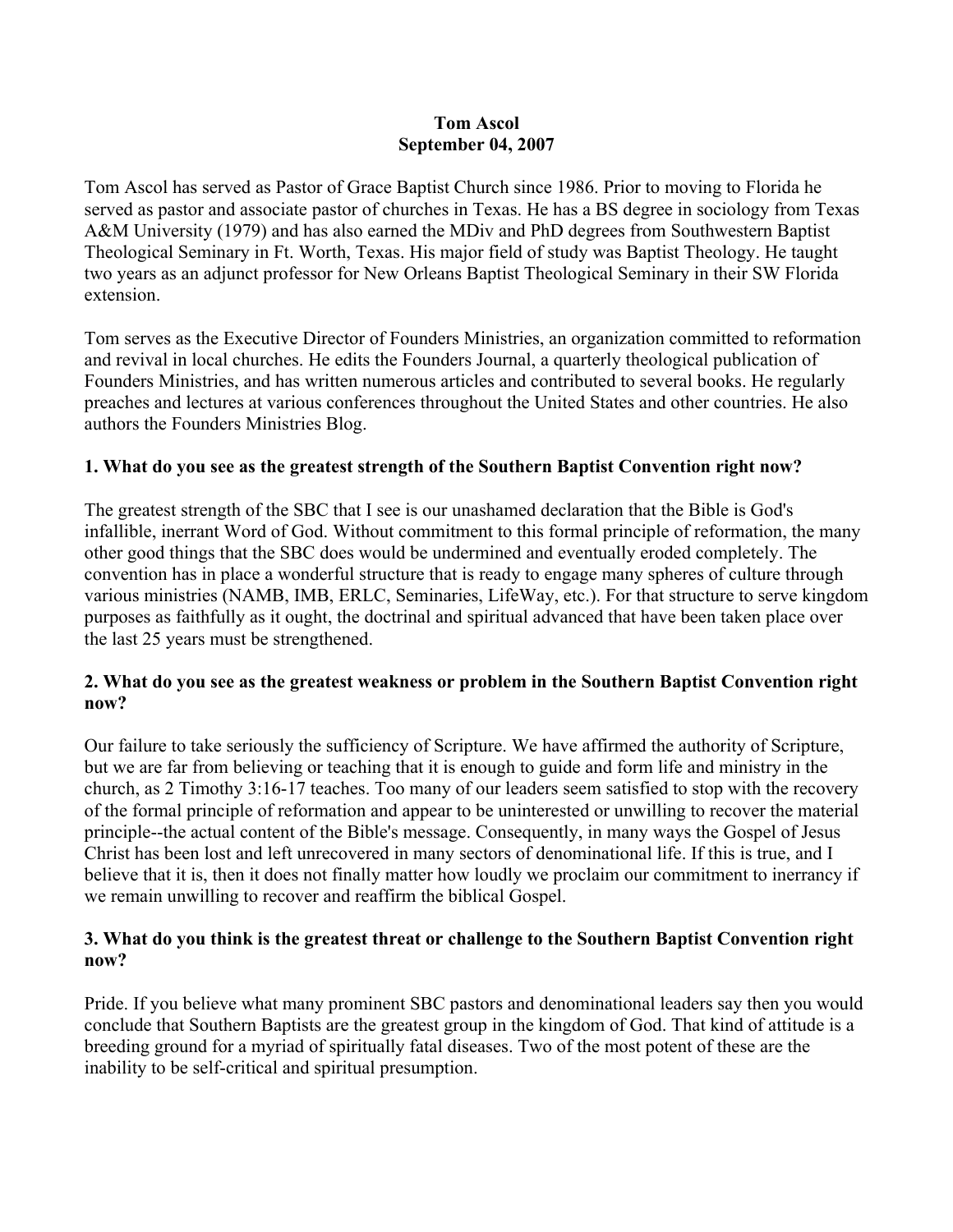Too many of our conservative leaders in the SBC have repeatedly demonstrated over the last ten years an unwillingness to receive criticism of anything related to "the cause" (the conservative resurgence). Questions and warnings from fellow conservatives have been dismissed as disloyalty or worse. Too often pragmatic responses have been offered for actions which, according to the Bible, are inexcusable.

This mentality further calcifies the deadly assumption that we all know and agree on what the Bible means when it mentions the Gospel, conversion, and church. Many Southern Baptists see no need to reexamine these basic, essential ingredients of the Bible's message, yet it is overwhelmingly clear that the vast majority of our church members in the SBC have little if any biblical understanding of these life-and-death matters. Indeed, simply raising this issue is judged by some leaders to be a waste of time- time that could be better spent spreading the Gospel, seeking conversions and growing churches. But if we are mistaken in what these spiritual realities are, then it is disastrous to go on promoting them as if we are doing the Lord's will. I have written more on this here: http://www.founders.org/FJ63/editorial.html

### **4. What do you believe is the greatest opportunity for the Southern Baptist Convention right now?**

The opportunity to repent of our pride and blatant disobedience to God's inerrant, infallible Word. When over half of our church members cannot be found and our Lord's teachings in Matthew 18:15-18 and Paul's instructions to the Corinthians in 1 Corinthians 5 are blatantly ignored by the overwhelming majority of our churches and pastors, the table is set for an honest admission of our desperate condition and a sincere expression of repentance.

### **5. Some have suggested that the Southern Baptist Convention is likely to decline in the near future. What is your assessment of the future of the Southern Baptist Convention?**

I am fearful that it might become increasingly irrelevant to more and more churches and pastors. I do not think that this is inevitable, and I sincerely hope that it does not happen, but I do fear that the current trajectory we are on may lead us that way. God has given the SBC some leaders who are models of faithfulness in spirituality and integrity. If those leaders do not speak up plainly and loudly in calling for honesty and integrity throughout our denominational structure, then I do not think that we will find the spiritual strength to deal with our problems in a humble, Christ-honoring way.

I am hopeful, however, that there is a growing number of pastors and churches who recognize that the SBC, for all of its good and potential usefulness, has some serious problems which must be addressed if we are going to move forward into the future with making a positive impact for Christ's kingdom. If those with these convictions can be united to deal honestly and forthrightly with our denominational problems, then there is reason to hope that our future can be full of greater blessing than we have seen at any time in our past. If the serious problems are ignored, I think the SBC will simply decline into kingdom irrelevancy.

### **6. What would you say to a young (or old) pastor who is considering leaving the SBC? Why should they stay a Southern Baptist?**

I don't think everyone should be Southern Baptist. However, I am concerned by the number of pastors (especially younger pastors) who are talking about leaving the SBC. From my vantage point what seems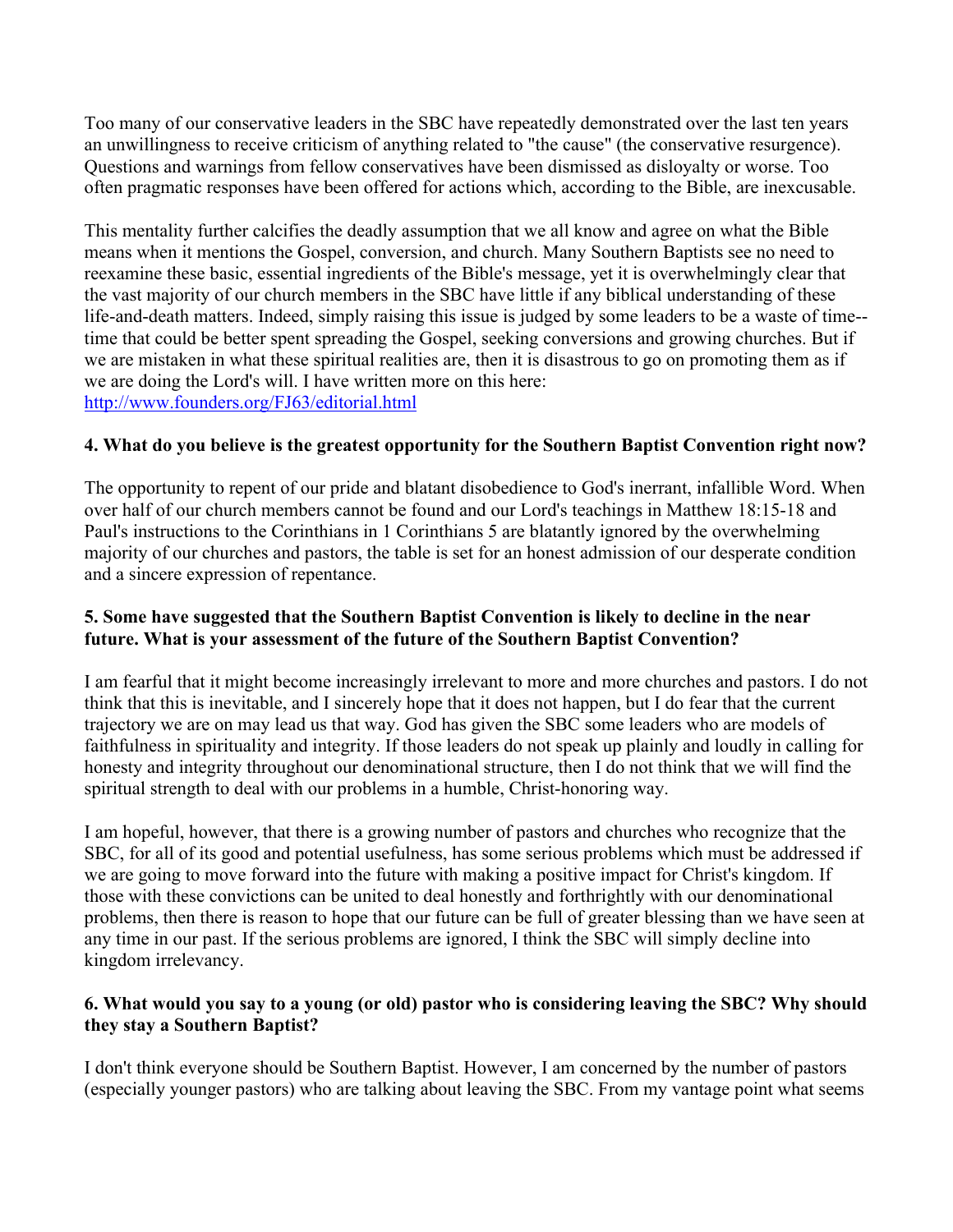to be motivating many of them is the lack of spiritual authenticity that they see in many of the denominational programs, promotions and emphases. Here is what I typically say to someone who is thinking of leaving the SBC. "Ask yourself two questions: 'What can I do tomorrow that I cannot do today if I were to leave the SBC tonight?' Then, 'What can I do today that I could not do tomorrow if I left the SBC tonight?' When the number of positive answers that can be given to the first outnumber the positive answers to the second, it is time to leave. Until then, hang in there and work for reformation and revival<sup>"</sup>

#### **7. The resurgence of Calvinism in the SBC has been a controversial issue in some ways. What is your perspective on the resurgence of Calvinism in the SBC?**

The resurgence of Calvinism in the SBC is a type of theological homecoming. It is beyond dispute that the theological consensus of the SBC our our founding in 1845 was Calvinistic. As Timothy George has noted, every one of the 293 delegates who attended the constitutional meeting in August, Georgia in 1845 came from churches or associations that held to the Second London Confession of Faith (in some cases in its Charleston or Philadelphia expressions). In the early decades of the 20th century that consensus broke down and soon was overtaken by strong emphasis on pragmatism, perhaps most notably demonstrated in the "Million more in '54" campaign. The shift of theological commitments from the center of our identity to the periphery resulted in denominational amnesia. We simply forget who we were.

The conservative resurgence was the first stage in our denomination's doctrinal recovery. With the reestablishment of a clear confession of Scripture's full authority as the Word of God written, it is inevitable that there should follow a recovery of the message of Scripture as historically understood by those who founded the Southern Baptist Convention. That is what is happening. We are witnessing a return to the faith of our fathers.

I see that as a very healthy thing, though, just as was true with the conservative resurgence, it has not been without its problems. Some have used their newly recovered understanding of the doctrines of grace as an excuse to become pugilistic in their treatment of those with whom they disagree. Others have mistakenly allowed their recognition of the absolute sovereignty of God to diminish their full commitment to the absolute responsibility of people. Still others have regarded commitment to truth as a license not to love. None of these are justified and all are to be roundly condemned as sinful. Fortunately, such follies have been a minority report among those who are returning to the evangelical Calvinism of our Southern Baptist forebears.

What is equally and perhaps even more troubling is the intensity and frequency of hostile opposition to those who have come to believe what James P. Boyce, John A. Broadus, P. H. Mell. W. B. Johnson, R. B. C. Howell and other founders taught and believed. Some denominational employees at every level have misrepresented the views of many of their fellow Southern Baptists when speaking against Calvinism. Occasionally these misrepresentations have taken the form of attacks and have resulted in stirring up considerable trouble for pastors and members of local churches.

What I find most grievous and offensive are the inexcusable misrepresentations of historical and theological views on this subject that have come from many academicians in the SBC. Those is such positions should know better than simply to recite an old, erroneous party line about Calvinism.